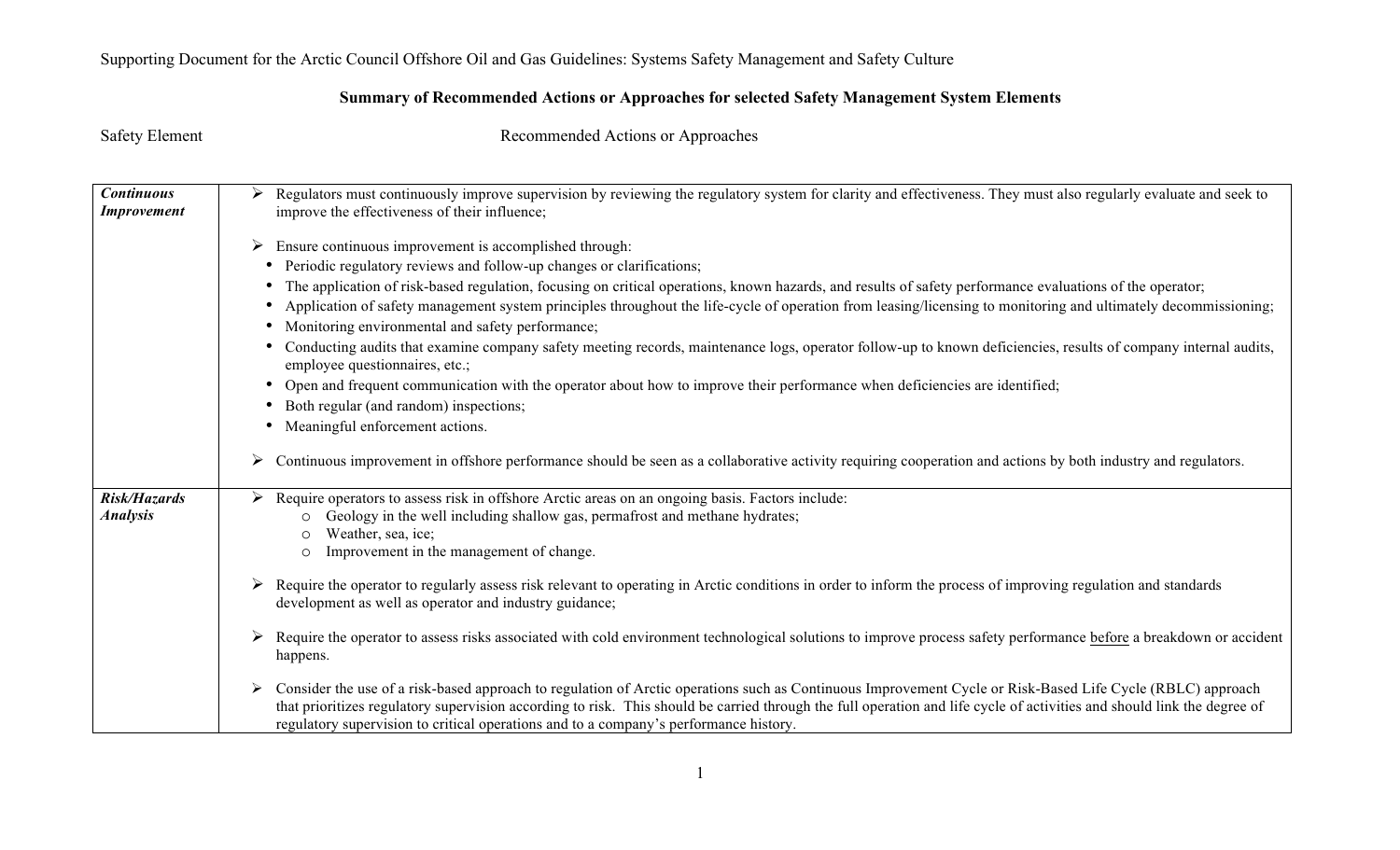## **Summary of Recommended Actions or Approaches for selected Safety Management System Elements**

|                                                     | Employ Risk Management/Operational Controls by:<br>➤<br>• requiring monitoring of risk and risk margins especially those worsened by Arctic conditions (e.g. permafrost, ice and icing, cold, remoteness from infrastructure,<br>$etc.$ );<br>requiring improvement of barrier management;<br>requiring improvement in situational awareness (e.g. weather, ice, sea conditions);<br>requiring additional direct monitoring and control instrumentation to replace indirect measures;<br>requiring real-time operations centers for all wells being drilled in the offshore Arctic;<br>having government regulators involved in real-time monitoring at critical points in the operations—such as negative pressure tests and during other critical<br>٠<br>procedures. Ensure the regulator is knowledgeable and trained in the operations being monitored.<br>considering the use of the multi-lingual ISO 31,000 High Level Risk Management Guidelines for common terminology and communications;<br>requiring integrated risk assessment and analysis for the whole spectrum of the operation. |
|-----------------------------------------------------|----------------------------------------------------------------------------------------------------------------------------------------------------------------------------------------------------------------------------------------------------------------------------------------------------------------------------------------------------------------------------------------------------------------------------------------------------------------------------------------------------------------------------------------------------------------------------------------------------------------------------------------------------------------------------------------------------------------------------------------------------------------------------------------------------------------------------------------------------------------------------------------------------------------------------------------------------------------------------------------------------------------------------------------------------------------------------------------------------|
|                                                     | Safety Margin Management should be used as a proactive approach to ensure margins of safety are established in the design phase. Have the operator:<br>➤<br>• define the safety envelope;<br>clearly establish proven practice;<br>assess uncertainties and adjust levels of safety margins;<br>factor in the differences in exploration and production operations and geology and Arctic ice type/conditions.                                                                                                                                                                                                                                                                                                                                                                                                                                                                                                                                                                                                                                                                                     |
| <b>Management of</b><br>Change                      | Regulators and operators must constantly seek to improve their approach to the Management of Change -- through hazard identification, risk analysis/assessment, and<br>management processes and tools aimed at better handling of any changes to the drilling plan during the operational phase<br>Regulators should require the operator to undertake a rigorous assessment of risks (using a risk assessment matrix or other suitable methodology) for each critical<br>procedure or operation in the Arctic offshore. Among other factors, these assessments should take into account the full range of relevant Arctic multipliers.                                                                                                                                                                                                                                                                                                                                                                                                                                                            |
| <b>Training and</b><br>Competence for<br>the Arctic | $\triangleright$ Require operators to demonstrate that all personnel (including all contractors and subcontractors) have the required and appropriate training and competency for<br>operations in Arctic waters;<br>$\triangleright$ Competency requirements for regulatory staff should include both technical and non-technical skills and knowledge. These should include those related to disciplines                                                                                                                                                                                                                                                                                                                                                                                                                                                                                                                                                                                                                                                                                         |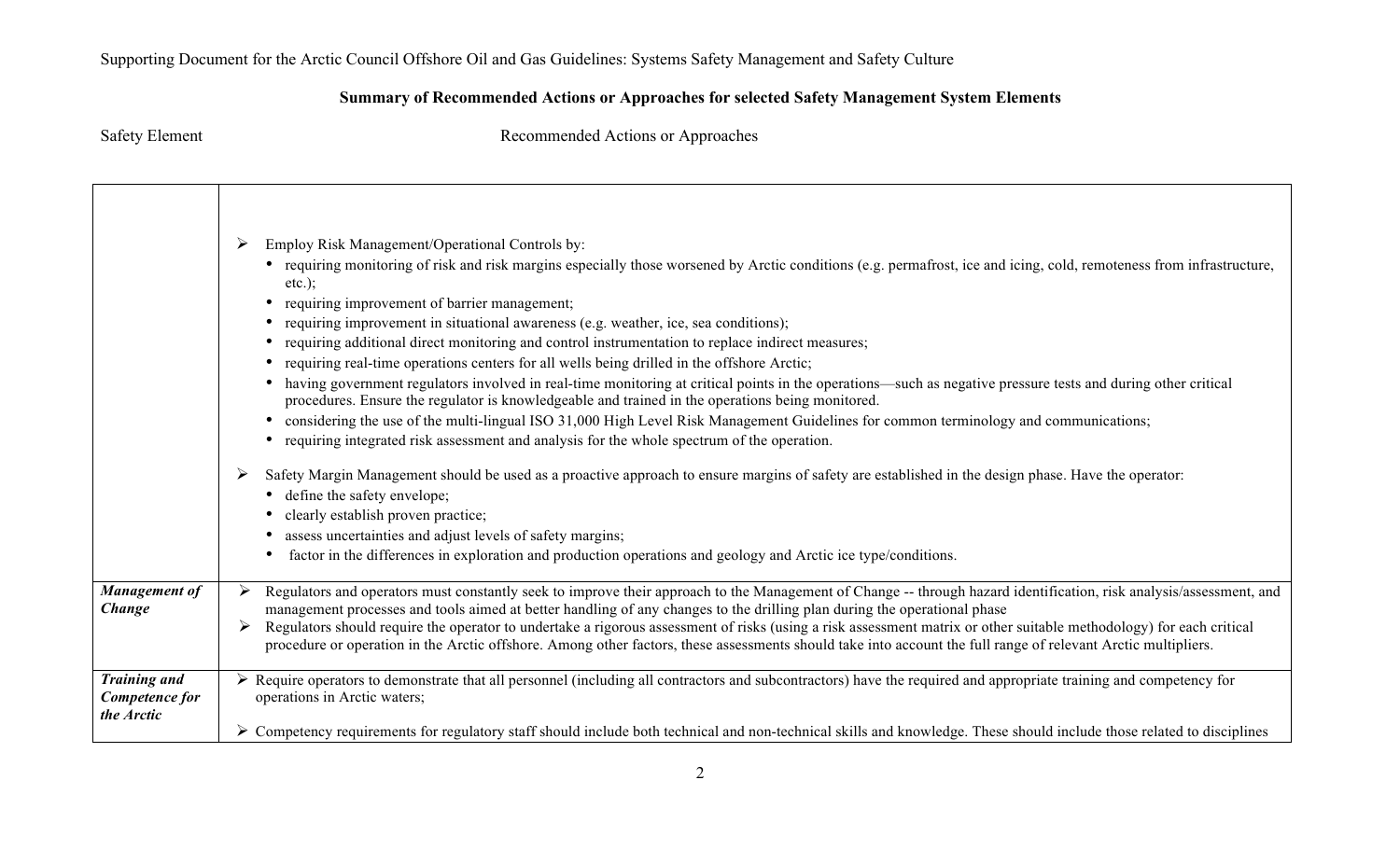#### **Summary of Recommended Actions or Approaches for selected Safety Management System Elements**

|                                                                    | such as human factors, management systems, system safety, and safety culture;                                                                                                                                                                                                                                       |
|--------------------------------------------------------------------|---------------------------------------------------------------------------------------------------------------------------------------------------------------------------------------------------------------------------------------------------------------------------------------------------------------------|
|                                                                    | $\triangleright$ Regulators should ensure and verify that operators conduct both scheduled and unscheduled safety drills.                                                                                                                                                                                           |
| <b>Accountability</b>                                              | Regulators should hold the operator accountable for developing a comprehensive Safety Management System and a robust and identifiable safety culture.<br>➤                                                                                                                                                          |
| and<br><b>Responsibility</b>                                       | Regulators should observe and validate the operator's safety management system and safety culture and gauge opportunities for improvement.<br>➤                                                                                                                                                                     |
|                                                                    | Regulators should hold the operator responsible for contractor safety training, competence and certification and have the operator demonstrate an effective process for<br>managing them.                                                                                                                           |
|                                                                    | Regulators should require the operator to designate who is responsible at all times for critical decision-making processes and ensure those designated sign all<br>associated safety management systems and safety culture documents.                                                                               |
|                                                                    | Regulators should regularly track existing and emerging risks in the industry.<br>➤                                                                                                                                                                                                                                 |
|                                                                    | Arctic countries should train government auditors to ensure competency and confirm adequate and appropriate supervision is undertaken.<br>➤                                                                                                                                                                         |
| <b>Operating</b><br><b>Procedures and</b><br><b>Work Processes</b> | > Regulators must ensure that the operator's proposed procedures are included in integrated plans and safety scenarios. The regulator must review these to assess whether<br>they are appropriate for the region, season and activity, and are adequate for the proposed operations.                                |
|                                                                    | $\triangleright$ Regulators should pay careful attention to any proposed modifications by the operator to account for Arctic conditions or changes expected during Arctic operations.<br>Regulators should also ensure the risks of these changes are properly considered, analyzed and mitigations are identified. |
|                                                                    | > The regulator should monitor all critical operations, through onsite inspection, daily reports, and through real-time-operations centers, to ensure procedures are safe,<br>protect the marine environment, conform to the safety management plan, and meet any regulatory requirements.                          |
|                                                                    | > The regulator must assess the overall effectiveness of the operator's safety procedures through regular inspections, monitoring, and the review of accident/near-miss<br>and incident reports in order to identify both non-compliance and opportunities for improvement.                                         |
|                                                                    | ► Regulators should have more technical training on safety procedures and practices and be given full access to all safety and environmental performance data.                                                                                                                                                      |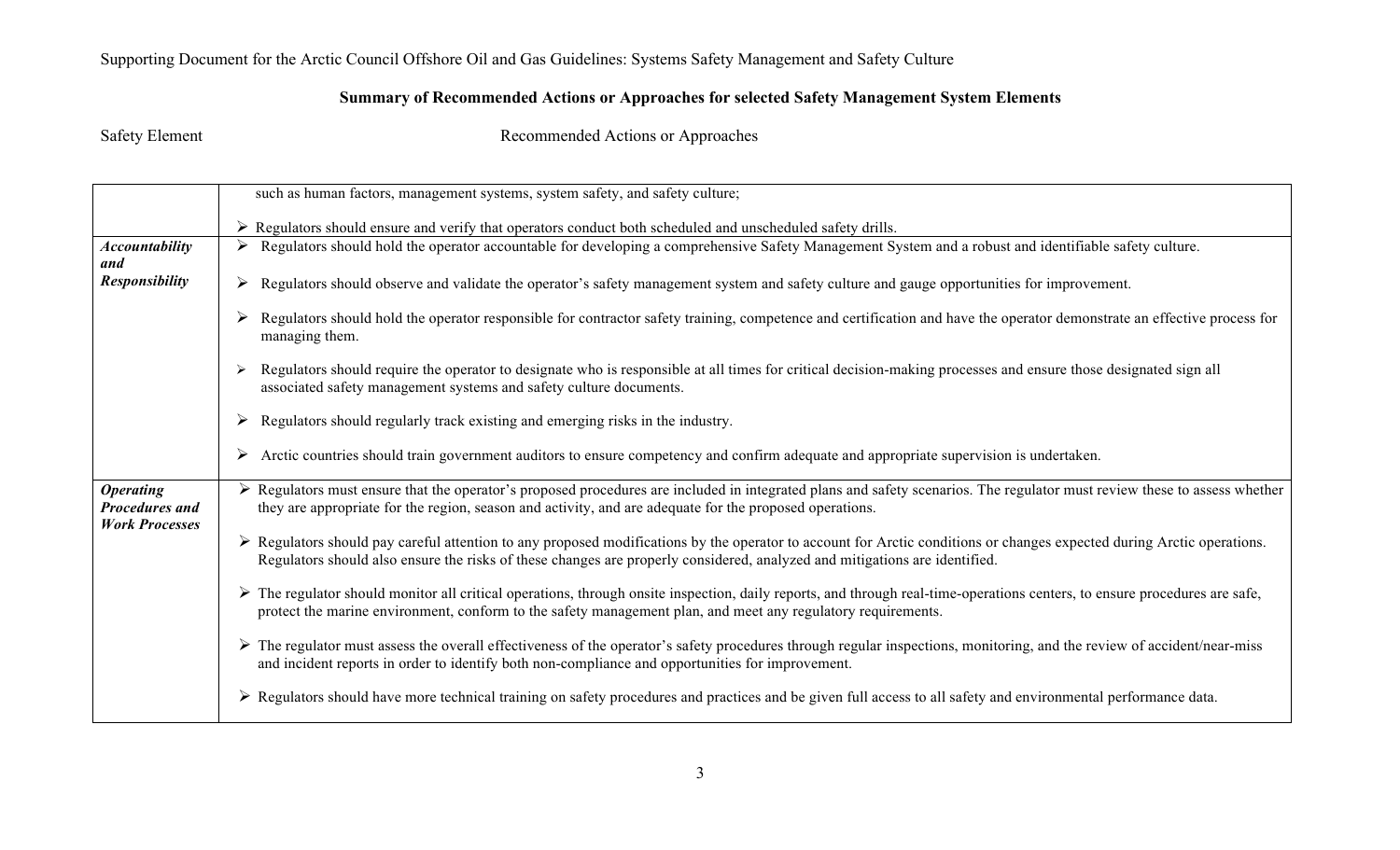## **Summary of Recommended Actions or Approaches for selected Safety Management System Elements**

| <b>Quality</b><br>Assurance and<br><b>Mechanical</b><br><b>Integrity</b> | > Regulators should conduct regular inspections and audits of equipment and maintenance records, and meeting minutes, etc. in order to verify that critical equipment is<br>being monitored and maintained and ensure that all components are certified by the manufacturer and properly used by the operator.                                                                                                                                                                                                                                                                                  |
|--------------------------------------------------------------------------|-------------------------------------------------------------------------------------------------------------------------------------------------------------------------------------------------------------------------------------------------------------------------------------------------------------------------------------------------------------------------------------------------------------------------------------------------------------------------------------------------------------------------------------------------------------------------------------------------|
| <b>Documentation</b><br>& Reporting                                      | $\triangleright$ All data should be submitted or shared regularly within the company, between operators and with the authorities.<br>$\triangleright$ Operators should be encouraged to make public their safety plans, contingency plans, emergency response plans, and environmental protection plans.                                                                                                                                                                                                                                                                                        |
|                                                                          | In addition to regular operational reports, regulators should require reports on internal audits, near-miss incidents and other safety or environmental non-compliance.                                                                                                                                                                                                                                                                                                                                                                                                                         |
|                                                                          | Data, methodologies, analyses, and trends should be shared between operators and regulators and, where appropriate, be made publically available.<br>➤                                                                                                                                                                                                                                                                                                                                                                                                                                          |
| <b>Communications</b>                                                    | $\triangleright$ Regulators should review communications plans, methods and facilities thoroughly and ensure that the operator has adequate and redundant communications capability<br>effective in the area of operation.<br>Regulators should ensure that the safety management system establishes and implements clear lines of communication between all players including shore-based<br>➤<br>personnel, contractors and regulators. Any deviations in communication protocols (or "short-cuts") proposed during emergencies or interruption periods should be<br>recorded and understood. |
|                                                                          |                                                                                                                                                                                                                                                                                                                                                                                                                                                                                                                                                                                                 |
|                                                                          |                                                                                                                                                                                                                                                                                                                                                                                                                                                                                                                                                                                                 |
|                                                                          |                                                                                                                                                                                                                                                                                                                                                                                                                                                                                                                                                                                                 |
|                                                                          |                                                                                                                                                                                                                                                                                                                                                                                                                                                                                                                                                                                                 |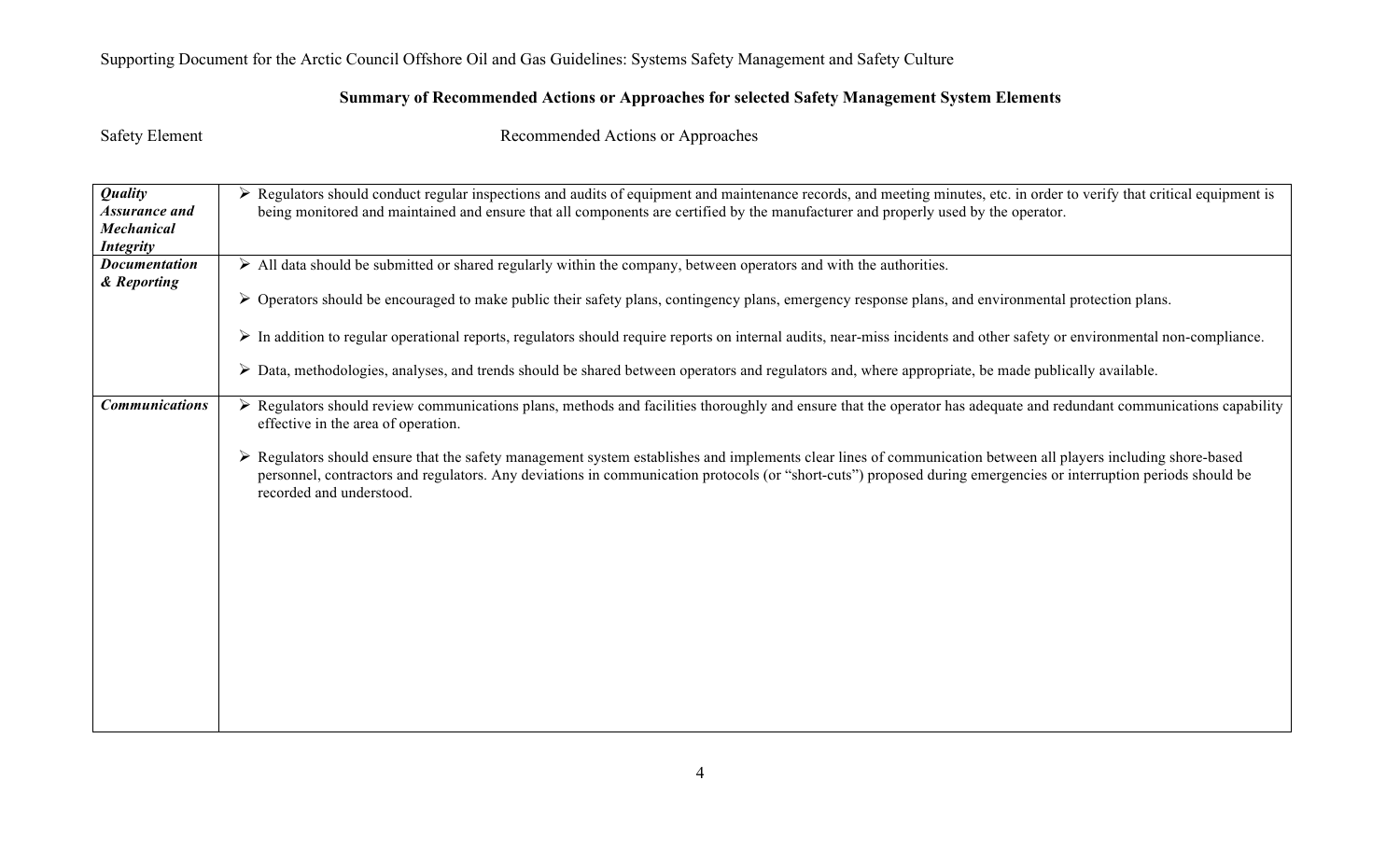| <b>Safety Element</b>           | Recommended Actions or Approaches                                                                                                                                                                                                                                                        |
|---------------------------------|------------------------------------------------------------------------------------------------------------------------------------------------------------------------------------------------------------------------------------------------------------------------------------------|
|                                 |                                                                                                                                                                                                                                                                                          |
|                                 |                                                                                                                                                                                                                                                                                          |
|                                 |                                                                                                                                                                                                                                                                                          |
|                                 |                                                                                                                                                                                                                                                                                          |
|                                 |                                                                                                                                                                                                                                                                                          |
|                                 |                                                                                                                                                                                                                                                                                          |
| <b>OTHER</b><br><b>ELEMENTS</b> |                                                                                                                                                                                                                                                                                          |
| <b>Safety Culture</b>           | > Regulators must define and communicate expectations regarding positive safety culture and require operators to establish (and implement) their safety culture;                                                                                                                         |
|                                 | Encourage (or require) regulated companies to create a shared understanding (within and across partners/contractors) of exactly what constitutes positive safety culture<br>in Arctic offshore activities;                                                                               |
|                                 | $\triangleright$ Require operators to define how they will instill and deliver the positive safety culture in its workforce;                                                                                                                                                             |
|                                 | $\triangleright$ Require operator to designate a responsible and accountable person (preferably the CEO) for their safety culture;                                                                                                                                                       |
|                                 | > Define and communicate indicators of a poor or degrading culture as a threat to safety and require operators to establish (and monitor) indicators of positive safety<br>culture;                                                                                                      |
|                                 | > Regulators should share indicators of safety culture through some inter-governmental/industry forum;                                                                                                                                                                                   |
|                                 | $\triangleright$ Require operators to have a verifiable process to improve safety culture through constant monitoring and assessment and the use of leading indicators, such as<br>described in the Safety Culture workshop (PAME, 2013b, p. $47$ – see also Appendix F to this report). |
|                                 | > Conduct audits on a risk-based prioritization schedule and use the results to address improvement opportunities in the safety management system and safety culture;                                                                                                                    |
|                                 | $\triangleright$ Consider providing financial incentives (for good behavior) and disincentives (for bad behavior):                                                                                                                                                                       |

## **Summary of Recommended Actions or Approaches for selected Safety Management System Elements**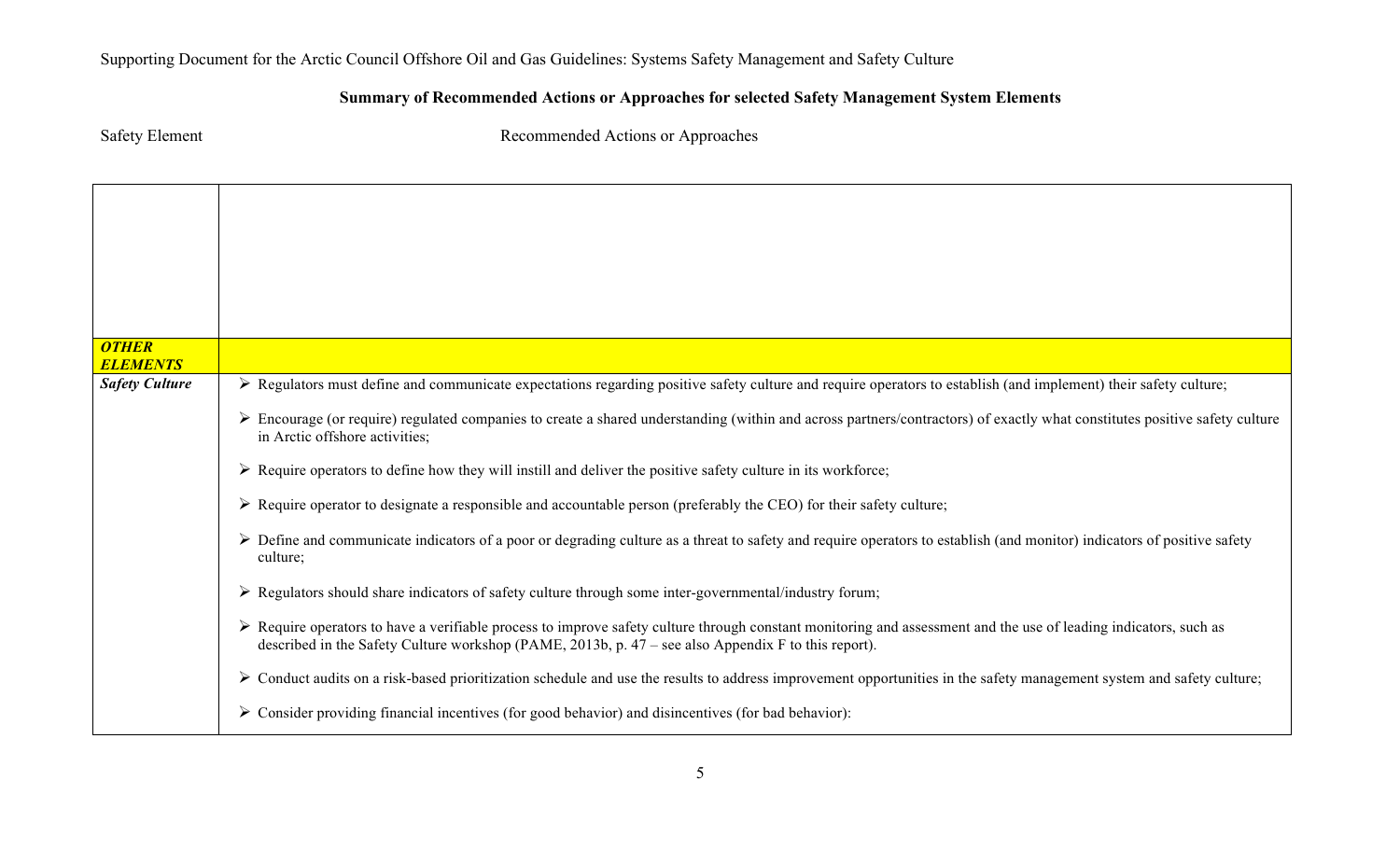#### **Summary of Recommended Actions or Approaches for selected Safety Management System Elements**

|                                               | View the safety and environmental record of the whole company as an indicator of performance;<br>$\overline{\phantom{a}}$                                                                                                                                                                                  |
|-----------------------------------------------|------------------------------------------------------------------------------------------------------------------------------------------------------------------------------------------------------------------------------------------------------------------------------------------------------------|
|                                               | Tie safety and environmental performance to lease or license qualifications;                                                                                                                                                                                                                               |
|                                               | Enact 'whistle-blower' provisions and personnel protection guarantees;                                                                                                                                                                                                                                     |
|                                               |                                                                                                                                                                                                                                                                                                            |
|                                               | Operators and regulators should always experience "Chronic Unease" to avoid complacency.<br>➤                                                                                                                                                                                                              |
| <b>Regulations</b>                            | > Although prescriptive regulations may be appropriate and effective for some elements of the safety systems, Arctic countries should consider expanding, where<br>appropriate, more performance-based regulatory systems.                                                                                 |
|                                               | > Arctic countries must ensure that regulators are properly trained in techniques and practices of a performance-based regime, and that such a system is adequately<br>funded and staffed.                                                                                                                 |
| <b>Standards and</b><br><b>Best Practices</b> | > Industry and regulators must work together to initiate, implement, monitor, and continuously improve safety management systems and safety culture in Arctic offshore<br>oil and gas operations.                                                                                                          |
|                                               | $\triangleright$ Regulators should stay actively involved in international initiatives for developing standards for Arctic offshore oil and gas activities.                                                                                                                                                |
|                                               | ► Arctic states should promote international standards and promote or establish an Arctic Offshore Regulators Forum to address and share knowledge of offshore Arctic-<br>relevant issues, for example, standardizing and reporting incident and near-miss incidents.                                      |
| <b>Incident and</b><br><b>Near-Miss</b>       | Define near misses, such as body-to-body incident definitions, well kicks, etc., possibly through the International Regulation Forum (IRF) as part of the Common<br>➤<br>International Incident Reporting Requirements or possibly through the International Organization for Standardization (ISO).       |
| <b>Reporting</b>                              | $\triangleright$ Require mandatory reporting and analysis of near-miss and incident data to identify trends before an accident happens.                                                                                                                                                                    |
|                                               | > Make near-miss and incident trend data and hazards data analyses publically available. And find a way around the "proprietary" nature of some information on near-<br>misses and incidents such as the use of anonymous or confidential reporting and release of de-identified data or analyses of data. |
|                                               | Standardize analytical methods to better allow comparing of trends through coordination among regulators, industry and academia and in government regulator<br>forums.                                                                                                                                     |